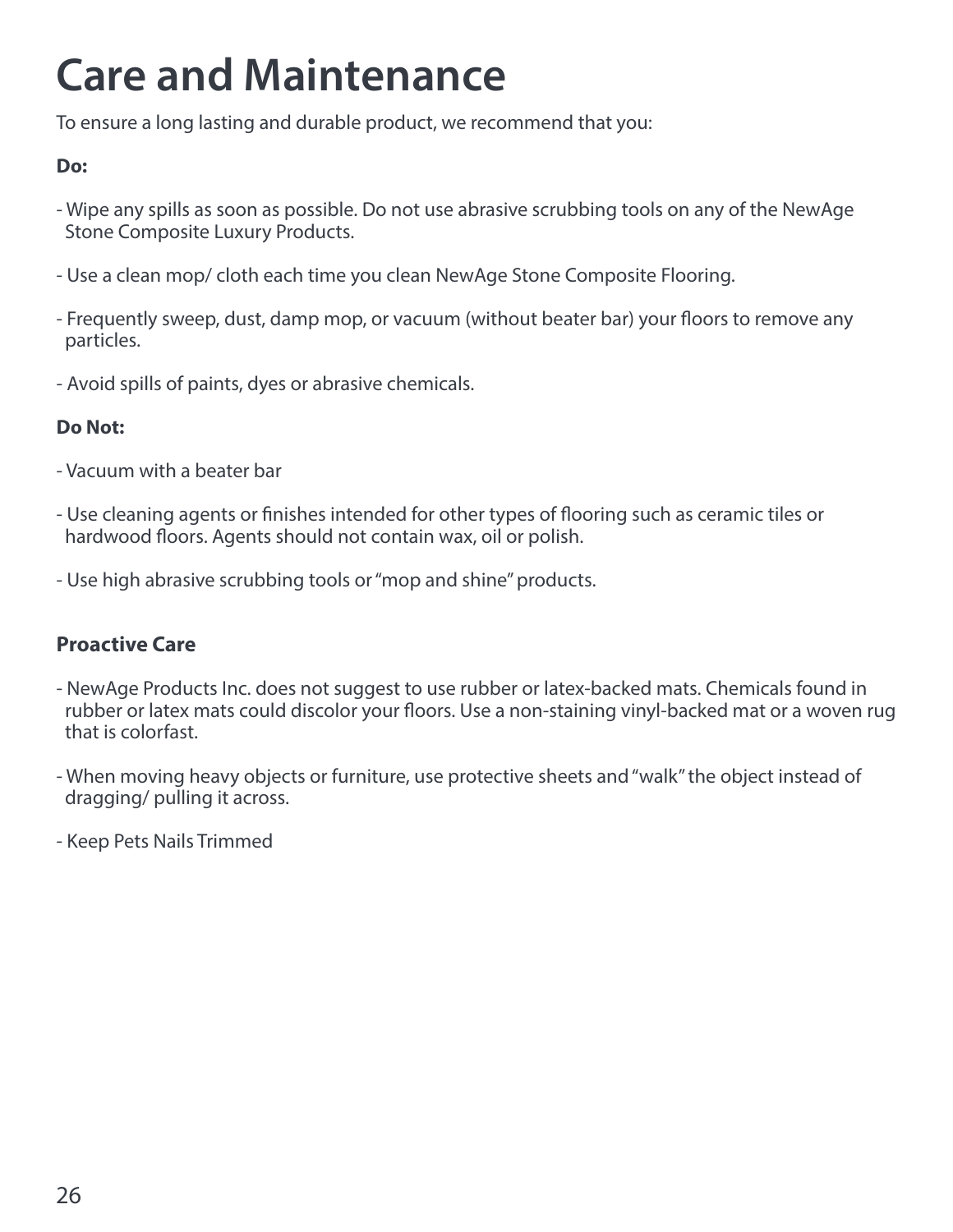### **Warranty**

**NewAge Products Inc.,** a limited liability company incorporated and existing under the laws of Ontario, Canada, with its registered office at 111 Creditview Road, 2nd floor, Vaughan, Ontario, Canada, L4L 9T1 ( "NewAge Products").

### **Products and Coverage**

| <b>Product</b>                                  | <b>Wear Layer</b>   | *Residential                    | **Commercial                               | <b>***Garage Spaces</b>      |
|-------------------------------------------------|---------------------|---------------------------------|--------------------------------------------|------------------------------|
| 9.5mm Stone Composite<br><b>Floor Tiles</b>     | $0.7$ mm / 27.6 mil | ° Limited Lifetime              | ° Limited 10 Year<br>Commercial            | <sup>o</sup> Limited 5 Years |
| 9.5mm Stone Composite<br><b>Floor Planks</b>    | $0.7$ mm / 27.6 mil | <sup>o</sup> Limited Lifetime   | <sup>o</sup> Limited 10 Year<br>Commercial | <sup>o</sup> Limited 5 Years |
| <b>5mm Stone Composite</b><br><b>Wall Tiles</b> | $0.3$ mm / 11.8 mil | <b><i>oLimited Lifetime</i></b> | <sup>o</sup> Limited 10 Year<br>Commercial | <sup>o</sup> Limited 5 Years |

#### **\* Residential :** Refers to interior residential spaces

**\*\*Commercial :** Refers to heavy traffic environments such as offices, public buildings, retail shops, restaurants, showrooms, daycares and common areas in buildings.

**\*\*\*Garage Spaces:** Refers to residential garage spaces. NewAge Stone Composite Luxury Flooring has been designed to be heavy duty and can withstand heavy and frequent traffic.

#### **º Limitations of this warranty is defined through exclusions on page 30**

NewAge Products Stone Composite flooring has been designed to withstand both commercial and residential spaces making it the ideal flooring solution for your needs. By following the provided care and maintenance within the valid years in the warranty, NewAge Products Stone composite flooring is:

**Water Resistant-** NewAge Stone Composite flooring will not swell or lose integrity when exposed to water.

**Scratch Resistant-** NewAge Stone Composite flooring is resistant to light surface scratches that will not go through the top decorative layer.

**Stain Resistant-** NewAge Stone Composite Flooring will resist staining from household and consumable items.

**Pet Friendly-** NewAge Stone Composite Flooring does not emit harmful chemicals and can resist staining caused by accidents.

**Not required to Acclimate-** NewAge Stone Composite Flooring does not require 24 hour acclimation prior to install.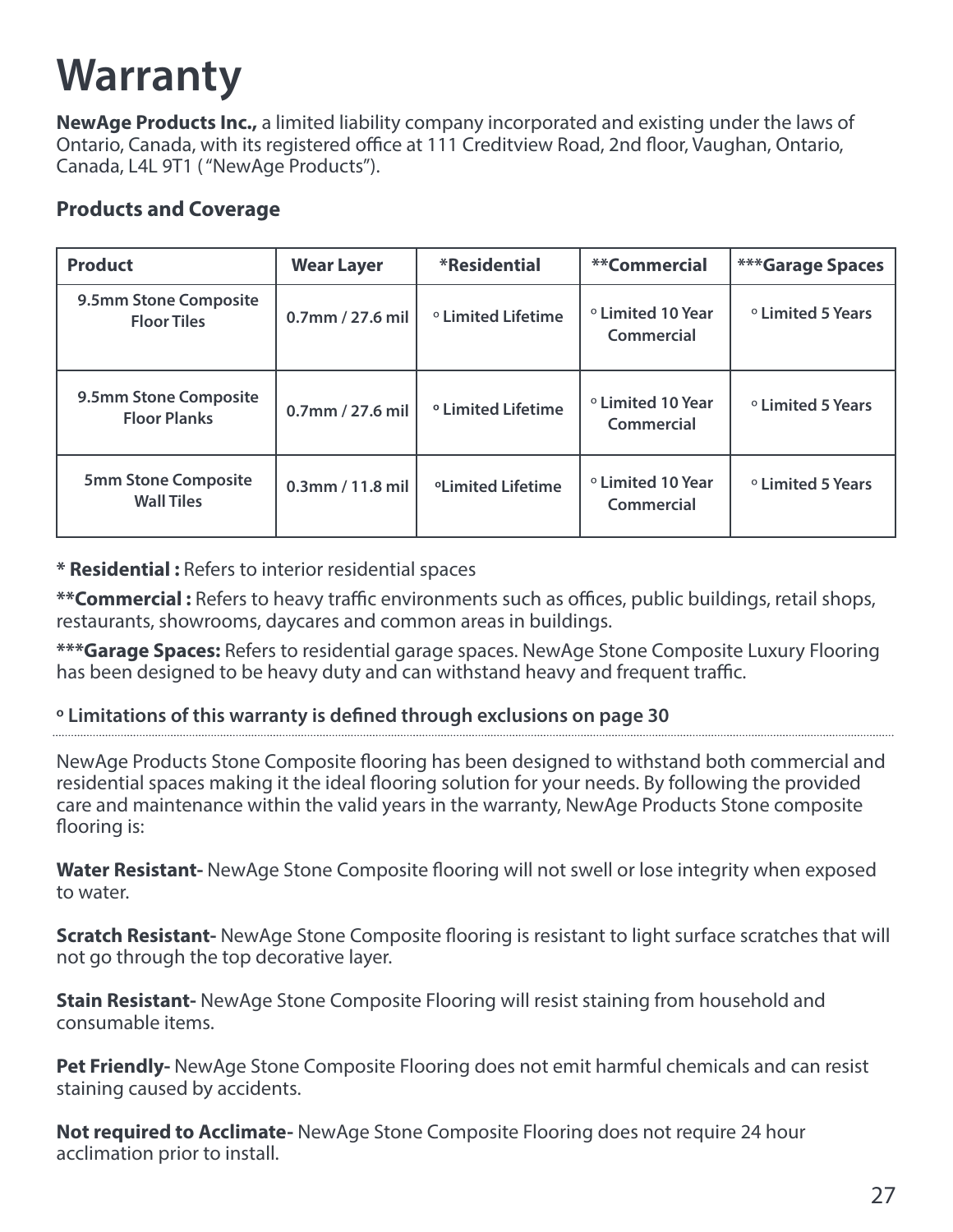#### **Provisions**

This warranty is non-transferable and applies to the original purchaser and original installation site when purchased. Proof of purchase is required therefore please keep your receipt or obtain it from the original purchaser. Under no circumstances will NewAge Products be responsible for any loss of time, inconvenience, expenses, costs or other consequential damages caused by or resulting from a problem about which a claim is made. NewAge Products excludes any liability for lost profits and will not pay any other indirect, special, incidental or consequential damages under this warranty.

#### **Pre-Install**

Prior to installation, ensure the installation instructions has been read and the products have been inspected. Any pieces with defects should not be installed and NewAge Products will not be responsible for flooring installed with visual defects.

#### **What Is Covered?**

#### **Residential**

If installed correctly using the installation instructions provided and the proper maintenance is being followed, NewAge Stone Composite Luxury Flooring warrants that during the warranty coverage the products above:

- Will not wear through**1** the top decorative wear layer. Scratches, cuts, dents or reduction in gloss levels are not considered wear.

-Will not stain**2** from consumable items such as food, drinks and common household items such as cleaning products.

-Will not curl at the edges

-Will not rip or tear from normal household use

-Will not result with discoloration, mold or mildew growth from the pre-attached underlayment.

Wear Through<sup>1</sup>: is defined as damage to the top decorative layer due to household use.

**Stain<sup>2</sup>:** is defined to be a permanent discolouration to the surface of the flooring that is not capable of being cleaned off.

#### **Commercial**

If installed correctly using the installation instructions provided and the correct care and maintenance instructions are followed, NewAge Stone Composite Luxury Flooring warrants that during the warranty coverage the products above:

- Will not wear through**1** the top decorative wear layer for the term length of the warranty coverage set above.

- Will not stain**2** from consumable items such as food, drinks and cleaning products.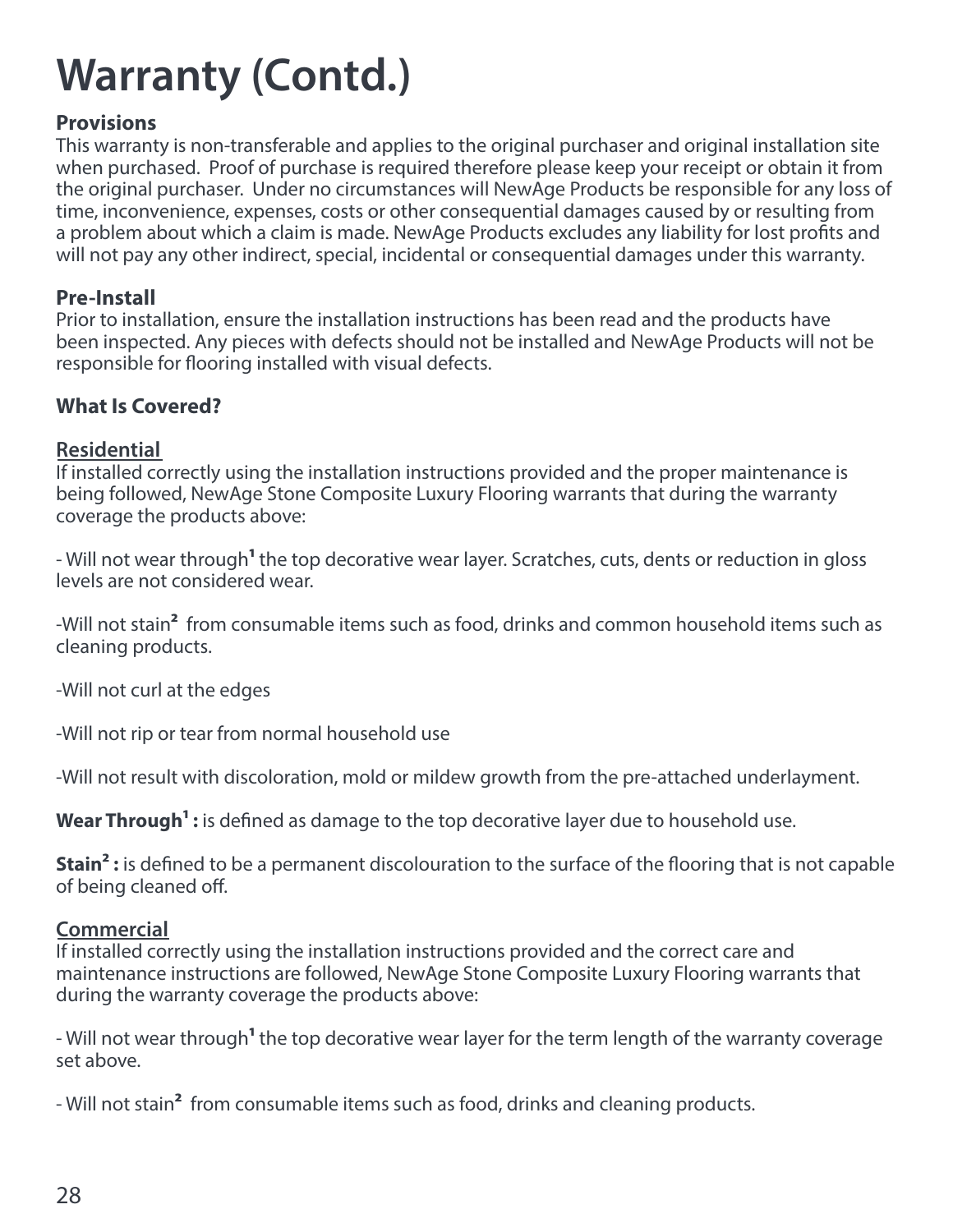-Will not curl at the edges.

- Will not result with discoloration, mold or mildew growth from the pre-attached underlayment.

When choosing a floor, consider the space where it will be installed and select a visual that will withstand to the expected level foot traffic. If you have questions about a specific application, please contact a NewAge Products representative prior to purchase.

Wear Through<sup>1</sup>: is defined as damage to the top decorative layer due to household use.

**Stain<sup>2</sup>:** is defined to be a permanent discolouration to the surface of the flooring that is not capable of being cleaned off.

#### **Replacement and Repairs**

In the event that NewAge Products Inc. replaces any flooring covered under this Warranty, this warranty shall remain in effect with respect to the flooring for a period limited to the remaining eligible duration of the original warranty. During the duration of the warranty, NewAge Products Inc. will replace the defected flooring once with a new flooring material of similar colour and pattern to replace the defective area. There will be no other form of compensation.

For any additional enquiry's or questions regarding the terms of this Warranty, contact NewAge Products Customer Service at 1.877.306.8930. NewAge Products has the right to request images, proof or information that may be required to ascertain the nature of any claims under this Warranty. Failure to provide this information may result in your claim being denied.

#### **What Does Water Resistant Mean?**

If exposed to water, NewAge Stone Composite Luxury Flooring will not swell or lose integrity. Water Accidents should be cleaned up immediately and should follow the proper Care and Maintenance breakdown provided. NewAge Products cannot guarantee the installation is water resistant in cases of wrong floor installations and/ or human errors during the installation of the floors.

In cases of large standing water or flooding, NewAge Stone Composite Luxury Flooring will not work as a barrier for the subfloor or any other surrounding structures. In the case of flooding and the subfloors or surrounding structures get damaged, it will not be covered by this warranty. In the case of water or moisture being trapped beneath the floor due to improper sub-floor or improper installation, it will not be covered by this warranty.

#### **What does Scratch Resistant Mean?**

NewAge Stone Composite Luxury Flooring is resistant to light surface scratches**3** and dents making it highly durable for residential and commercial use. NewAge Stone Composite Luxury flooring will not get physically damaged or discoloration as long as the proper care and maintenance is followed. In the case of scratches caused intentionally or due to careless handling, it will not be covered by this warranty.

**Light Surface Scratches<sup>3</sup>:** refers to scratches that will not go through the top protection layer and printed pattern.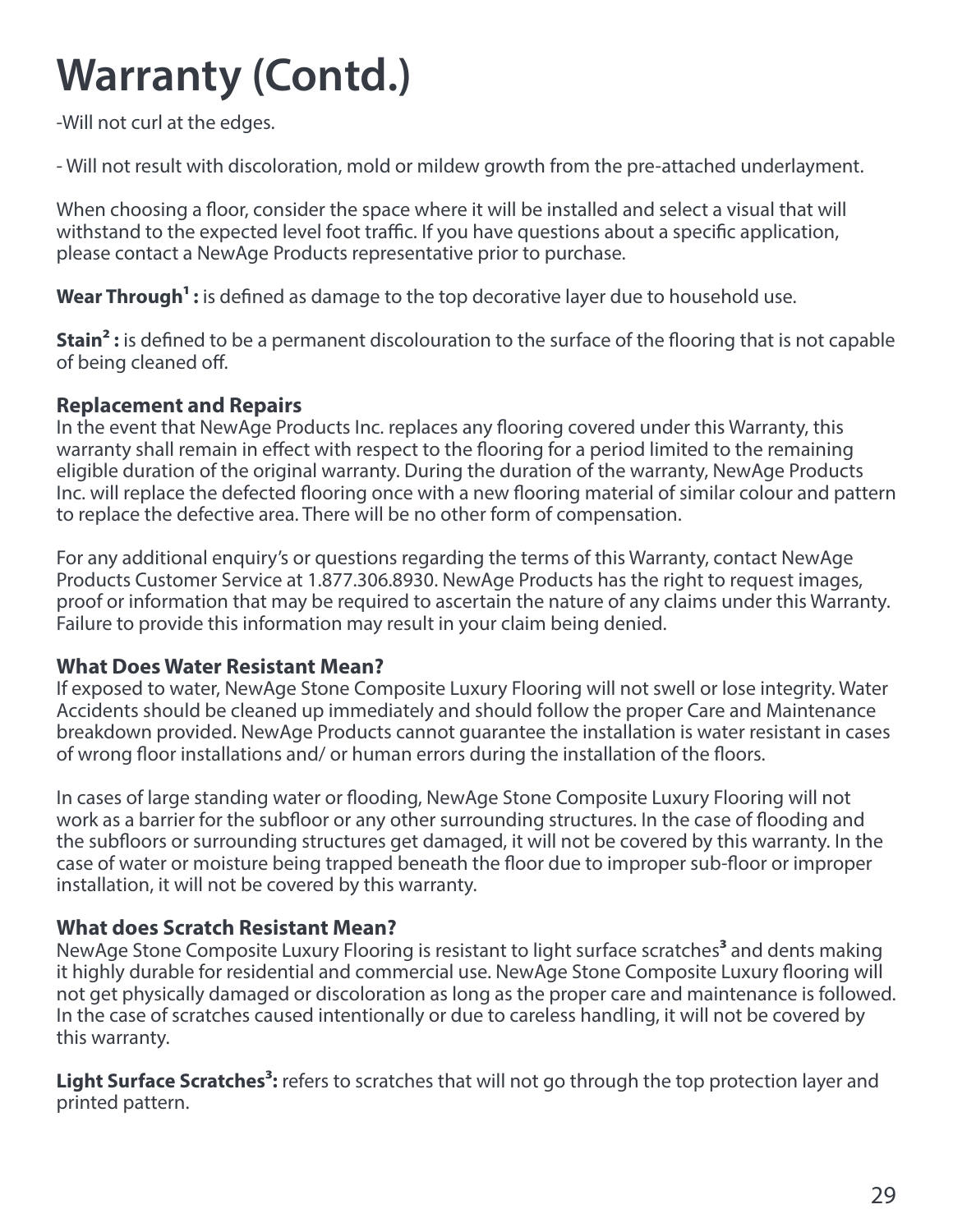#### **What does Stain Resistant Mean?**

When exposed to accidents such as dirt, spills from household cleaning products, soiling from pets and consumables, NewAge Products flooring will not stain. In case of any accidents, it should be cleaned up immediately and should follow the proper Care and Maintenance breakdown provided. Mishandling of the product and lack of care will not be covered by this warranty.

#### **What does Pet Friendly Mean?**

NewAge Stone Composite Flooring does not emit harmful chemicals and can resist staining caused by accidents. In case of any accidents, it should be cleaned up immediately and should follow the proper Care and Maintenance breakdown provided. Mishanding of the product and lack of care will not be covered by this warranty. Scratching caused by pets will not be covered by this warranty.

#### **What Does No Acclimation Mean?**

NewAge Stone Composite Luxury Flooring is heavy duty and does not require 24 to 48 hour acclimation prior to install.

#### **Exclusions**

The following are not covered by this warranty:

- Minor shading, colour or texture differences between samples, photographs and delivered products
- Damage caused by natural causes or acts of God such as fire and flooding.
- Damage caused by intentional abuse, lack of maintenance, burns, fire, spills of harsh chemicals, construction or installation.
- Damage caused by vacuum cleaner beater bar, improper rolling loads, improper loads on caster wheels, chairs or other furniture without proper flooring protection. When moving furniture or appliances, make sure your floors are protected from causing scuffing or tears.
- Damages caused during installation including installing defected floors and not following the installation instructions.

- Damage caused by moisture to surrounding structure such as walls, subfloors, fixtures, underlayment, moldings, trims, subfloor heating elements or anything that does not offer structural integrity or stability to the NewAge Stone Composite Floors.

- Changes in colour or gloss due to the use of rubber or latex-backed mats

- If Flooring sold "as is" without warranty

- Flooring that is installed outdoors. NewAge Stone Composite Luxury Flooring has not been designed for outside installations.

- Improper installation of Products and inappropriate end-user activities including failing to properly follow care and maintenance or Installation instructions provided.